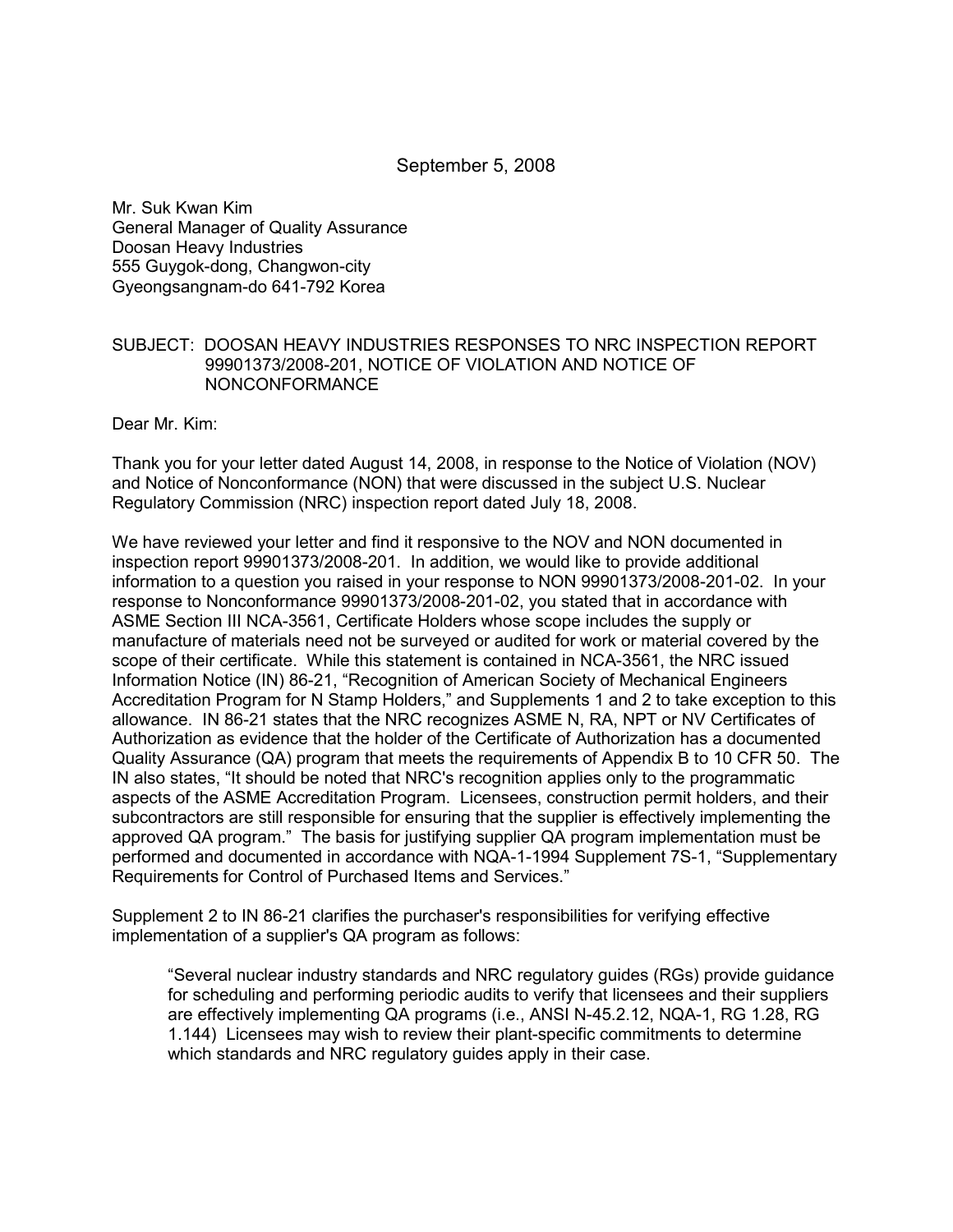### Mr. Suk Kwan Kim  $-2$  -

The NRC issued RG 1.144, Revision 1, "Auditing of Quality Assurance Programs For Nuclear Power Plants," to endorse (with modifications) ANSI N-45.2.12-1977. In that regulatory guide, the staff stated that the licensee should schedule and perform periodic audits when the supplier is performing a sufficient quantity of work to demonstrate that the supplier is adequately performing the functions defined in the QA program for the purchased item. In RG 1.144 and RG 1.28, Revision 3, "Quality Assurance Program Requirements (Design and Construction)," the staff also noted that, after awarding a contract, the licensee may evaluate the procurement requirements and determine that implementation audits are not necessary for procuring items that are (1) relatively simple and standard in design, manufacturing, and testing; and (2) adaptable to standard or automated inspections or tests of the end product to verify quality characteristics after delivery."

With the aforementioned clarifications to your explanation of the root cause for Nonconformance 99901373/2008-201-02, the NRC finds your response to Nonconformance 99901373/2008-201- 02 and planned corrective actions acceptable.

We have no further questions or comments at this time and may review the implementation of your corrective actions during a future NRC staff inspection to determine that full compliance has been achieved and will be maintained.

Please contact Ms. Kerri Kavanagh at (301) 415-3743 or via electronic mail at kerri.kavanagh@nrc.gov, if you have any questions or need assistance regarding this matter.

Sincerely,

## */RA/*

Juan Peralta, Chief Quality Assurance and Vendor Branch 1 Division of Construction Inspection & Operational Programs Office of New Reactors

Docket No. 999-01373